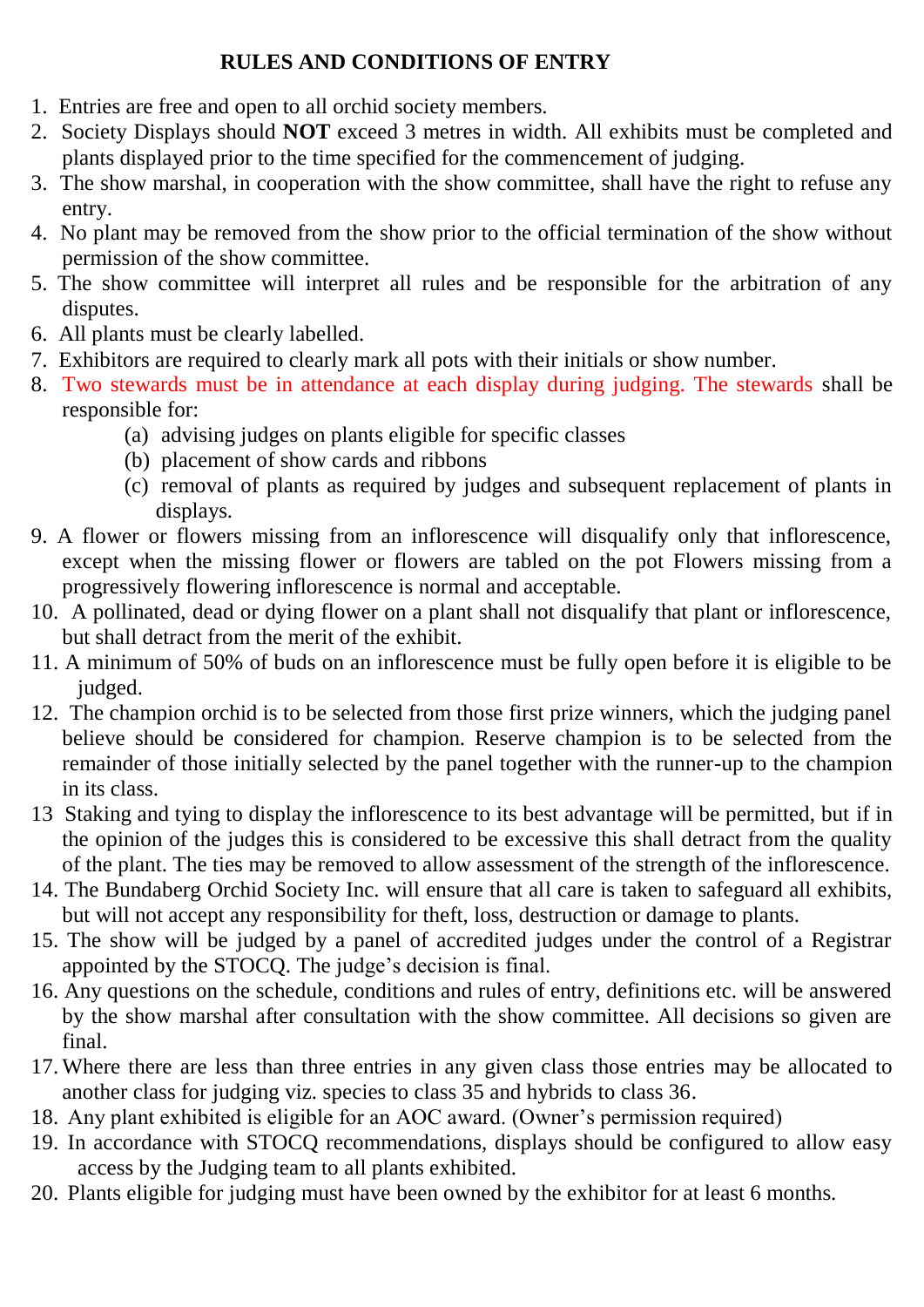# **Bundaberg Orchid Society Inc Autumn Show 2017**

## **Theme:** Favourite Movie

|  |  | <b>VENUE:</b> Civic Centre           |
|--|--|--------------------------------------|
|  |  | <b>Bourbong Street</b>               |
|  |  | <b>BUNDABERG.</b>                    |
|  |  | Friday May $12^{th}$ - 8 am to 4 pm. |

|  | $1.11$ uay $14.1$ $12 - 5$ all to $4$ pin. |
|--|--------------------------------------------|
|  | Saturday May $13^{th}$ - 8 am to 4 pm.     |
|  | Sunday May $14th - 8$ am to 1 pm.          |

Prize Presentation Sunday  $14<sup>th</sup>$  - 12.30 pm.

### **DISPLAY ASSEMBLY & NURSERY SALES SETUP:**

Thursday, May  $11<sup>th</sup>$ , from 12 noon.

**Judging:** Thursday, **6.30 pm**.  **Plant sales:** Thursday 1pm - 5pm Fri, Sat 8am - 4pm Sunday 8am - 1pm

# **SHOW ADMISSION \$2.00**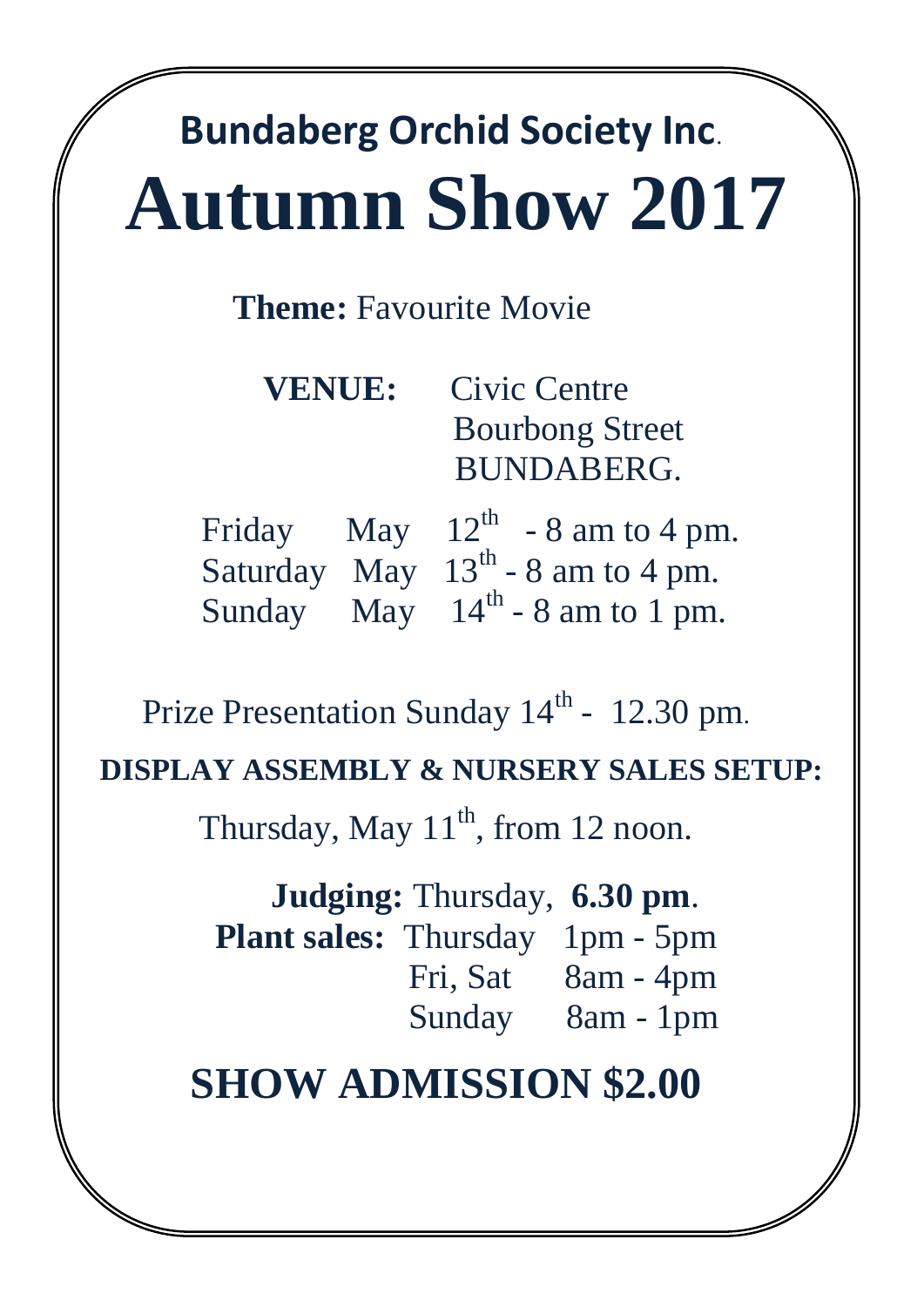#### **NOTE: Minimum number of exhibits is 3 per class. Insufficient exhibits in a species or hybrid class may transfer to class 38 or class 39 respectively.**

#### **ORCHID CLASSES**

- 1. **Cattleya** Exhibition type hybrid white or semi-alba (111mm or larger)
- 2. Cattleya Exhibition type hybrid mauve, purple, lavender or pink (111 or >)
- 3. Cattleya Exhibition type any other colour or combination of colours (111mm Or >)
- 4. Cattleya Exhibition type hybrid. (Blooms up to & incl. 70mm)
- 5. Cattleya Exhibition type hybrid. (Blooms 71mm to 110mm)
- 6. Cattleya Cluster exhibition type hybrid see definition 2
- 7. Cattleya Cluster hybrid non-exhibition type see definition 2
- 8. Cattleya Non-exhibition type hybrid (Blooms > 70mm) see definition 3
- 9. Cattleya Non-exhibition type hybrid (Blooms up to 70mm) see definition 3
- 10. Cattleya Broughtonia hybrid.
- 11. *Cattleya* Alliance Species
- 12. **Dendrobium** Phalaenanthe hybrid predominately mauve
- 13. Dendrobium Phalaenanthe hybrid bicolour
- 14. Dendrobium Phalaenanthe hybrid any other colour-
- 15. Dendrobium Phalaenanthe hybrid including stripes and peloric, not included in
- 16. Dendrobium Intermediate hybrid Classes 12-14.
- 17. Dendrobium Spatulata hybrid Large (61mm & over) see definition 4
- 18. Dendrobium Spatulata hybrid Small ( up to 60mm) see definition 4
- 19. Dendrobium Any other hybrid
- 20. *Dendrobium* Species
- 21. **Paphiopedilum** Maudiae type hybrid
- 22. Paphiopedilum Any other hybrid
- 23. *Paphiopedilum* Species
- 24. **Oncidium** hybrid
- 25. Oncidium Intergeneric hybrids Exhibition type, filled in shape Def. 5
- 26. Oncidium Intergeneric hybrids Starry shaped or Novelty type Def. 6
- 27. *Oncidium* Alliance Species
- 28. *Vanda* –exhibition shape-60mm or larger.
	- 29. *Vanda*-exhibition shape under 60mm
	- 30. Vandaceous hybrid with *Aerides, Rhyncostylis,* etc (close to exhibition shape)
	- 31. Vandaceous hybrid, non exhibition shape. (include *Aranda, Mokara,* JVB,etc)
	- 32. Vandaceous *- Phalaenopsis* hybrids
- 33. *Vandaceous* Alliance Species
- 34. **Bulbophyllum** Any hybrid
- 35. *Bulbophyllum* Species
- 36. **Australian native orchid** see definition 7
- 1 37. Australian native hybrid see definition 8
	- 38. **Species** Any other genera
	- 39. *Miscellaneous* Any other hybrid Not included in classes 1 37
	- 40. **Novice** Any Cattleya Exhibits restricted to B.O.S.I. novices
	- 41. **Novice** Any Dendrobium Exhibits restricted to B.O.S.I. novices
	- 42. **Novice**  Any Other Genera Exhibits restricted to B.O.S.I. novices